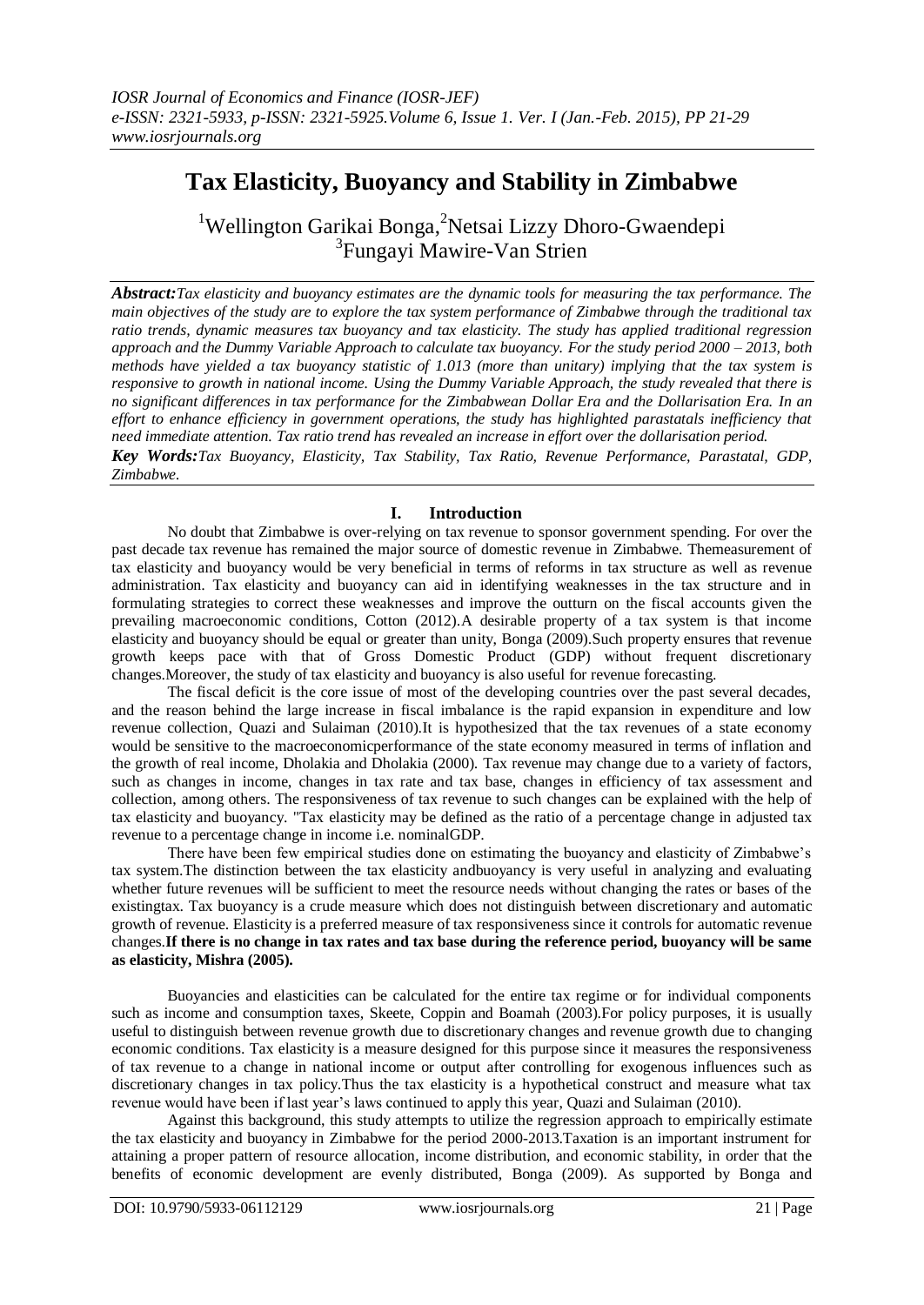Mavesere(2011), increased revenues are desired for many other purposes including expanding socially desired government current expenditures, or even on pragmatic grounds, as to impress foreign aid donors with evidence of the nation's effort to develop on the basis of domestic resources.

The concepts of tax buoyancy and elasticity are used as estimates of the efficiency of a tax system, that is, the ability of the tax system to mobilize revenue with and without tax policy changes, Cotton (2012). It is very useful to revisit tax elasticity and buoyancy in the present scenario, since a number of changes have taken place in the taxation front in Zimbabwe in recent years.Mitchell and Andrews (1991) noted that the knowledge of the elasticity of different taxes allows one to project the additional revenues that can be mobilized by the existing tax system as national income rises.

# **II. Parastatals in Zimbabwe**

The Government of Zimbabwe as a way of raising revenue and at the same time providing essential service to the general public runs several state enterprises and parastatals. Parastatals therefore have a pivotal role to play in resuscitating the ailing economy. However, the institutions have been reporting perennial losses which in some instances had to be met by government bailouts. From the media reports it appears that most of the challenges facing the parastatals are self-inflicted as opposed to consequences of general economic difficulties. Corporate governance shortcomings, self aggrandisement by top management and abuse of company assets have been cited as the major contributors to the downward spiral in state enterprises' performance.

Currently there has been a public outcry following the publication of salaries for some managers in State and quasi-state owned enterprises. The hullabaloo has been heightened on account of the poor service delivery as well as poor financial performance by the institutions concerned. There is no justification whatsoever for the managers in such enterprises to earn huge salaries when the service being provided is below par.

The investigations undertaken by ZIMRA on a number of State enterprises, parastatals and some local authorities have unearthed a number of irregularities in the areas of income tax, PAYE, withholding tax, among other tax heads. It was discovered that heads of parastatals were awarding themselves mega allowances that were not being taxed, while they offered their salaries, which were little compared to the other packages, for taxation.

On the other sides the companies also struggle to perform because of cash-flow problems, inability to attract investors and access lines of credit due to unattractive balance sheets. The following table shows various parastatals in Zimbabwe and their respective sectors.

| Table 1. I al astatais III <i>L</i> illibabwe  |                                           |                                                        |  |  |  |  |
|------------------------------------------------|-------------------------------------------|--------------------------------------------------------|--|--|--|--|
| <b>AGRICULTURE</b>                             | <b>MINING</b>                             | <b>TRANSPORT</b>                                       |  |  |  |  |
| Pig Industry Board<br>٠                        | Minerals marketing Corporation of<br>٠    | Civil Aviation Authority of Zimbabwe<br>$\bullet$      |  |  |  |  |
| Grain Marketing Board(GMB)<br>٠                | Zimbabwe (MMCZ)                           | (CAAZ)                                                 |  |  |  |  |
| Tobacco Research Board(TMB)<br>$\bullet$       | Hwange Colliery Company<br>$\bullet$      | Central Mechanical and Equipment<br>$\bullet$          |  |  |  |  |
| <b>Agricultural and Rural</b><br>٠             | Zimbabwe Mining Development<br>$\bullet$  | Department (CMED)                                      |  |  |  |  |
| Development Authority(ARDA).                   | Corporation (ZMDC)                        | Air Zimbabwe Holdings<br>٠                             |  |  |  |  |
| Cold Storage Company(CSC)<br>٠                 |                                           | <b>ZUPCO</b> Private Limited<br>$\bullet$              |  |  |  |  |
| Agribank                                       |                                           | National Railways of Zimbabwe (NRZ)<br>$\bullet$       |  |  |  |  |
| <b>Agricultural Research Council</b>           |                                           | Zimbabwe National Road<br>$\bullet$                    |  |  |  |  |
| (ARC)                                          |                                           | Administration (ZINARA)                                |  |  |  |  |
| Tobacco Industry and Marketing<br>٠            |                                           | Traffic Safety Council of Zimbabwe<br>$\bullet$        |  |  |  |  |
| Board (TIMB)                                   |                                           | (TSCZ)                                                 |  |  |  |  |
| <b>SPORTS AND ARTS</b>                         | <b>TELECOMMUNICATIONS</b>                 | <b>INDUSTRY AND TRADE</b>                              |  |  |  |  |
| State Lotteries and Gaming Board<br>٠          | <b>ZIMPOST</b>                            | Printflow Private Limited<br>$\bullet$                 |  |  |  |  |
| National Gallery of Zimbabwe<br>٠              | <b>ZARNET</b><br>$\bullet$                | Urban Development Corporation<br>$\bullet$             |  |  |  |  |
| National Library and Documentation<br>٠        | <b>NETONE Pvt ltd</b><br>$\bullet$        | ZISCO Private Limited<br>$\bullet$                     |  |  |  |  |
| <b>Services</b>                                | Postal and Telecommunication<br>$\bullet$ | <b>Industrial Development Corporation</b><br>$\bullet$ |  |  |  |  |
|                                                | <b>Regulatory Authority</b>               | (IDC)                                                  |  |  |  |  |
|                                                | Tel One<br>$\bullet$                      | <b>ZITF Company</b><br>$\bullet$                       |  |  |  |  |
|                                                | Transmedia                                | Zimtrade<br>$\bullet$                                  |  |  |  |  |
| <b>HEALTH</b>                                  | <b>FINANCIAL SERVICES</b>                 | <b>ENVIRONMENT</b>                                     |  |  |  |  |
| National Pharmaceutical Company<br>$\bullet$   | <b>IDBZ</b><br>٠                          | Parks and Wildlife Management<br>$\bullet$             |  |  |  |  |
| (NATPHAM)                                      | <b>POSB</b><br>$\bullet$                  | Authority                                              |  |  |  |  |
| National Aids Council of Zimbabwe<br>$\bullet$ | National Indeginisation and Economic<br>٠ | Allied Timbers Private Ltd<br>$\bullet$                |  |  |  |  |
| (NAC)                                          | <b>Empowerment Fund</b>                   | <b>Environmental Management Authority</b><br>$\bullet$ |  |  |  |  |
| Zimbabwe National Family Planning<br>٠         | Zimbabwe Revenue Authority<br>$\bullet$   | (EMA)                                                  |  |  |  |  |
| Council (ZNFPC)                                | (ZIMRA)                                   | Forestry Commission Company (FCC)<br>$\bullet$         |  |  |  |  |
| Medicines Control Authority of<br>$\bullet$    | <b>SEDCO</b><br>$\bullet$                 |                                                        |  |  |  |  |
| Zimbabwe (MCAZ)                                | National Social Security Authority<br>٠   | <b>SCIENCE AND TECHNOLOGY</b>                          |  |  |  |  |
|                                                | (NSSA)                                    | Science and Industry Research and                      |  |  |  |  |

## **Table 1: Parastatals in Zimbabwe**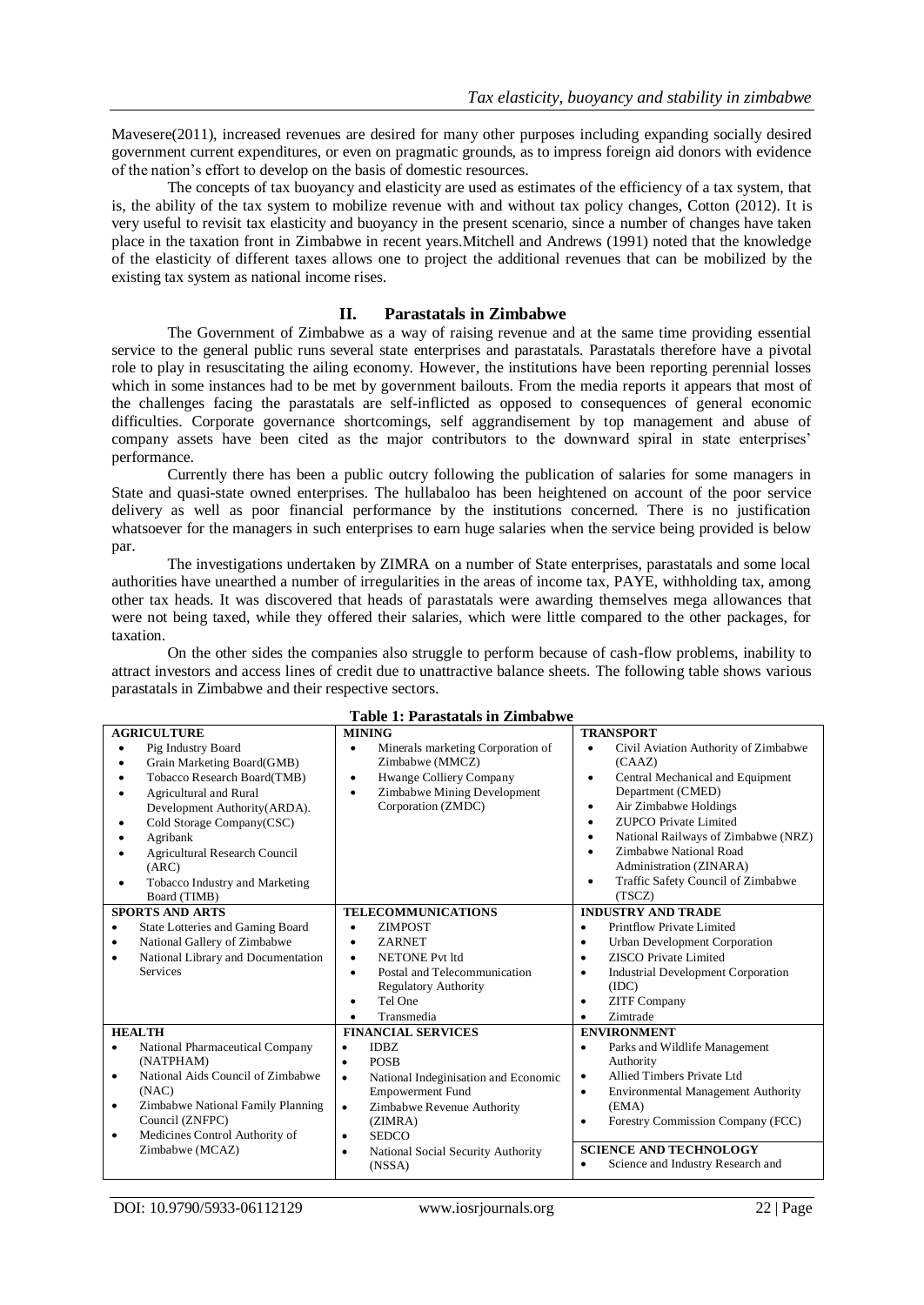| <b>COMMERCE</b>                        | State Procurement Board (SPB)<br>$\bullet$  | Development Centre (SIRDC)             |
|----------------------------------------|---------------------------------------------|----------------------------------------|
| Consumer Council of Zimbabwe           | <b>State Enterprises Restructuring</b><br>٠ | Research Council of Zimbabwe<br>٠      |
|                                        | Agency (SERA)                               | Bio – Technology Authority of<br>٠     |
|                                        | Competition and Traffic Commission          | Zimbabwe                               |
| <b>TOURISM</b>                         | Zimbabwe Investment Authority<br>٠          | Radiation Protection Authority of<br>٠ |
| National Museums and Monuments         | CBZ.<br>٠                                   | Zimbabwe                               |
| of Zimbabwe                            | ZABG<br>٠                                   | <b>WATER</b>                           |
| Zimbabwe Tourism Authority (ZTA)       | Agribank                                    | Zimbabwe National Water Authority<br>٠ |
| <b>ENERGY AND POWER</b>                | <b>INFORMATION</b>                          | <b>EDUCATION</b>                       |
| <b>Rural Electrification Authority</b> | New ZIANA<br>٠                              | Zimbabwe Schools Examination Council   |
| (REA)                                  | Broadcasting Authority of Zimbabwe<br>٠     | (ZIMSEC)                               |
| National Oil Company of Zimbabwe<br>٠  | (BAZ)                                       | Zimbabwe Institute of Public<br>٠      |
| <b>ZESA Holdings</b>                   | <b>Zimbabwe Broadcasting Holdings</b><br>٠  | Administration and                     |
|                                        | (ZBH)                                       | Management. (ZIPAM)                    |

Given the evidence of improved efficiency cited in most countries where privatisation has taken place it can be argued that privatisation is needed in some of the country's parastatals.Feasibility studies should however be carried out so that a balance between social equity and enterprise efficiency is achieved. Some problems which need attention to improve efficiency of parastatals include militarization, corruption, patronage, professionalization and public accountability.

# **III. Tax Performance in Zimbabwe**

As Zimbabwe continues on the recovery journey, the tax authorities are on the hunt for revenue to finance government spending. The following table shows the revenue statistics by tax heads for the half year of 2014 (January –June) against Ministry of Finance targets.

| Table 2: Revenue Performance: January – June 2014 |                   |                    |                 |  |  |  |  |  |
|---------------------------------------------------|-------------------|--------------------|-----------------|--|--|--|--|--|
| <b>REVENUE PERFORMANCE:- JANUARY - JUNE 2014</b>  |                   |                    |                 |  |  |  |  |  |
|                                                   | <b>TARGET USS</b> | <b>ACTUALS USS</b> | $\frac{0}{6}$   |  |  |  |  |  |
|                                                   |                   |                    | <b>VARIANCE</b> |  |  |  |  |  |
| <b>Individual Tax</b>                             | 346,000,000.00    | 429,530,792.94     | 24%             |  |  |  |  |  |
| Company Tax                                       | 190,000,000.00    | 196,456,586.52     | 3%              |  |  |  |  |  |
| Tax on Domestic Dividends and Interest            | 15,200,000.00     | 16,988,064.11      | 12%             |  |  |  |  |  |
| CGT and CGT Withholding Tax                       | 11.857.000.00     | 15,721,251.43      | 33%             |  |  |  |  |  |
| Tobacco Levy                                      | 8,764,000.00      | 9,828,252.35       | 12%             |  |  |  |  |  |
| Carbon Tax                                        | 17,679,000.00     | 17.214.195.59      | $-3\%$          |  |  |  |  |  |
| VAT on Local Sales                                | 346,100,000.00    | 231,940,200.53     | $-33%$          |  |  |  |  |  |
| VAT Levied on imports                             | 212,000,000.00    | 224,695,695.43     | 6%              |  |  |  |  |  |
| <b>Customs Duty</b>                               | 194.500.000.00    | 136.984.364.41     | $-29%$          |  |  |  |  |  |
| <b>Excise Duty</b>                                | 260,500,000.00    | 241,438,710.20     | $-7%$           |  |  |  |  |  |
| <b>Other Indirect Taxes</b>                       | 57,767,000.00     | 69, 383, 505. 63   | 20%             |  |  |  |  |  |
| <b>Mining Royalties</b>                           | 77,700,000.00     | 112,639,448.77     | 45%             |  |  |  |  |  |
| Non-Tax Revenue                                   |                   | 19940199.15        |                 |  |  |  |  |  |
| Total                                             | 1,738,067,000.00  | 1,722,761,267.06   | $-1\%$          |  |  |  |  |  |
|                                                   |                   |                    |                 |  |  |  |  |  |

The table above shows the revenue performance of the country against what is expected from the Ministry of Finance. Net revenue collections for the first half of 2014 amounted to US\$1.72 billion against a target of US\$1.74 billion resulting in a negative variance of 1%. Most of the revenue was realised from Value Added Tax (VAT), Individual Tax and Excise Duty which contributed 26%, 25% and 14% respectively. The half year tax performance can be graphically shown as below;



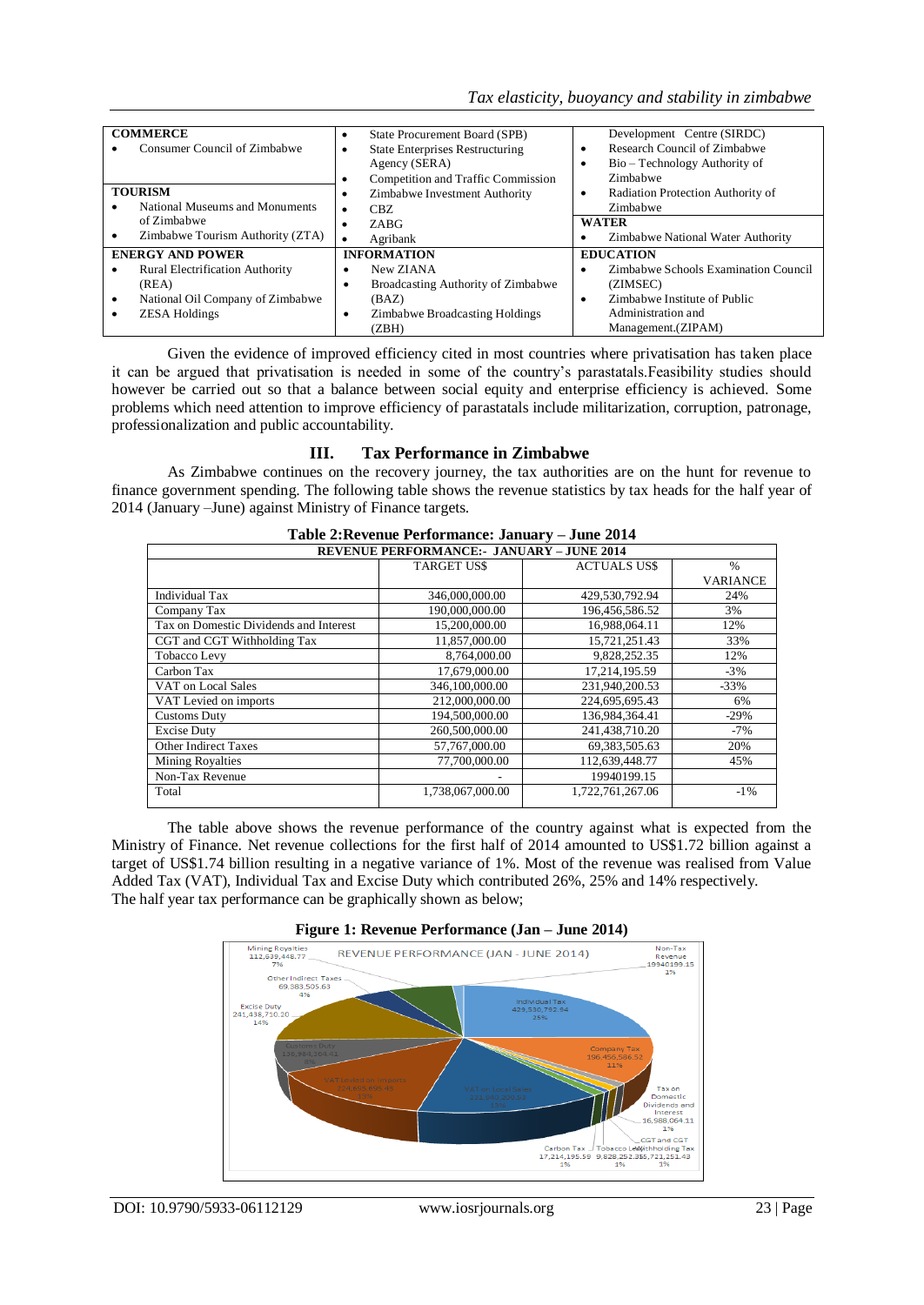From the above graph, it can be clearly shown that Individual taxes (25%), VAT on local taxes (13%) and VAT on imports (13%) are the major contributors for the half year. Due to the poor performance of companies, corporate tax remains low; many companies are still operating at less than full capacity as the economy is slowly recovering. Little is also coming from minerals as they contribute 7% of the revenue. Despite the good performance due to efforts by the Authority, the economy is characterised by closure of companies, scaling down of operations as well as retrenchments which affect revenue collection. Worth to note is the revenue performance of the first quarter of 2014.





For the first quarter the Authority has for various tax heads surpassed the set target. For the individual tax to surpass the target is because of the projects undertaken to recoverpreviously unpaid PAYE which strongly boosted the performance of the revenue head. According to Commissioner's report this pattern is however not predicted to continue in the medium term, nor does it imply any corresponding responsiveness of indirect taxes like VAT and Excise.

### **IV. Tax Ratio Analysis**

The tax-to-GDP ratio is an economic measurement that compares the amount of taxes collected by a government to the amount of income that country receives for its products. Tax ratio has been traditionally used to measure tax performance of various countries. And it has been concluded that developing nations are characterised by lower tax ratios as compared to developed world. By comparing this amount to the amount that is collected in tax revenue, economists can get a rough idea of how much the economy of a specific government is fueled by its tax collection.

The following table shows the tax-to-GDP ratio of Zimbabwe from 2000 to 2013. The maximum tax ratio experienced in Zimbabwe is 40.2% in 2005, and the lowest is 18% in 2009. The tax performance as measured by the ratio shows variability over the years indicating inconsistence.

| <b>Year</b>  | 2000                | 2001                  | 2002           | 2003           | 200 <sup>2</sup> | 2005 | 2006     | 2007 | 2008 | 2009 | 2010        | 2011        | 2012             | 2013 |
|--------------|---------------------|-----------------------|----------------|----------------|------------------|------|----------|------|------|------|-------------|-------------|------------------|------|
| Tax<br>Ratio | $\sim$<br>$- - - 1$ | $\sim$<br>$- - \cdot$ | $\sim$<br>25.0 | $\sim$<br>22.U | $\sim$<br>ر      | 40.2 | 30<br>ັ. | 50   |      | 18   | $\sim$<br>◡ | $\sim$<br>. | 8q<br>↵<br>т. о. | 36.2 |

The same fact can be explained graphically as below;

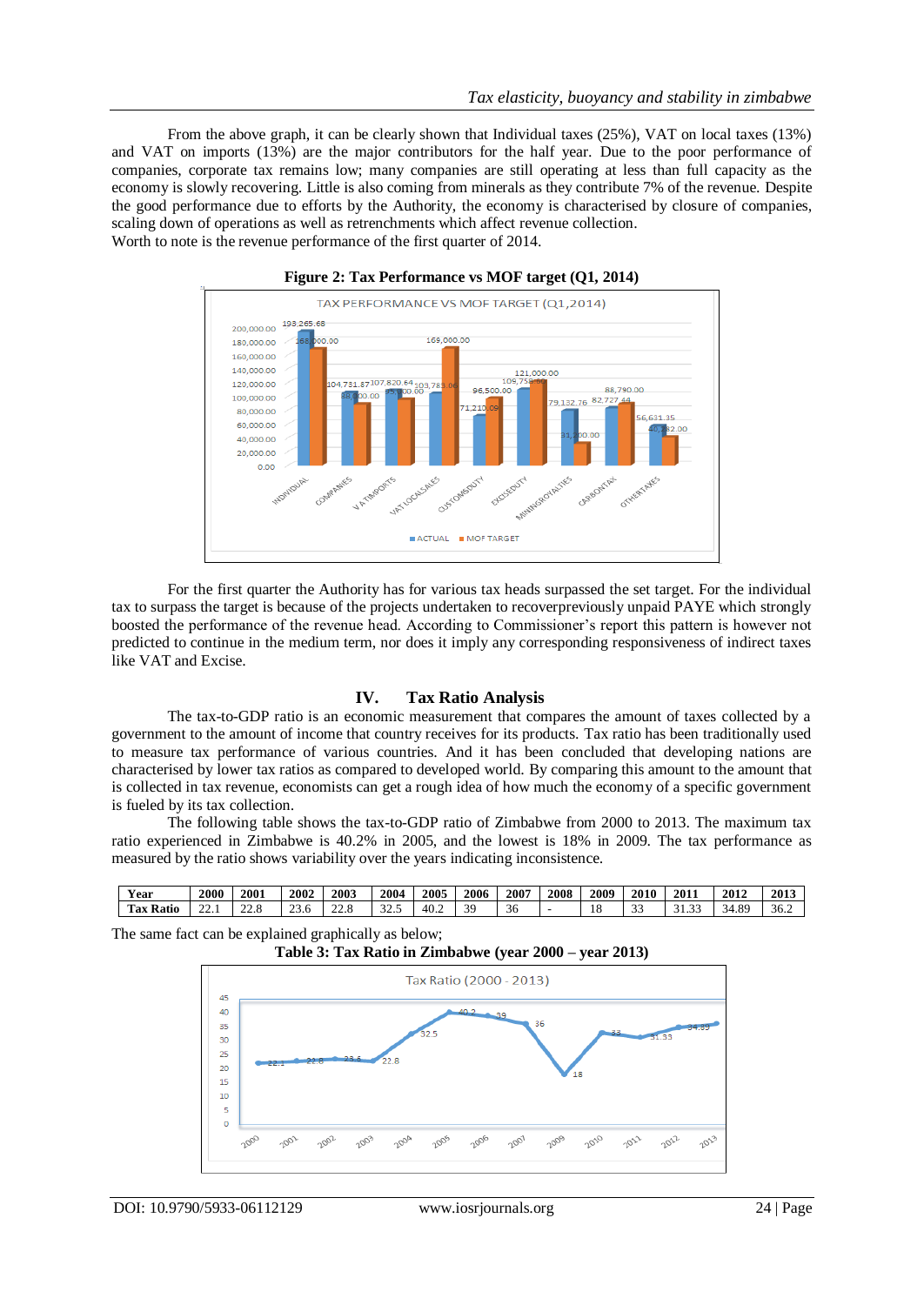According to the line graph above, the tax ratio trend is not stable implying inconsistency in tax performance. From 2000 to 2003 the ratio was almost the same, showing consistence in tax revenue performance as compared to the national income, thereafter the tax ratio increased sharply reaching the maximum in 2005 through 2004. Year 2008 has been neglected due to the effect of hyperinflation which affected statistics to be in normal range. From 2005 the ratio declined to reach its lowest point in 2009, and thereafter it rise sharply to 2010, and a slight decline in 2011 and gently rose in 2012 and 2013. A rise in the tax ratio implies that performance is increasing over time.

### **V. Government Revenue Vs Tax Revenue**

Government revenue should come from various sources including form parastatals and aid. The following graphs seeks to show how important tax revenue is for the Zimbabwean economy. It is clearly shown that nearly all government revenue comes from taxation. In actual case we can simply say government revenue is tax revenue in Zimbabwe.

| Government Revenue and Tax                                                                                                                    | Government Revenue and                                                                                                                  |
|-----------------------------------------------------------------------------------------------------------------------------------------------|-----------------------------------------------------------------------------------------------------------------------------------------|
| 35000 Revenue                                                                                                                                 | 35000 Tax Revenue                                                                                                                       |
| $30000$ $\qquad$<br>25000<br>20000<br>15000<br>10000<br>5000<br>2000<br>2001<br>2002<br>2003<br>2004 2005<br>Government Revenue - Tax Revenue | 30000 - 100000<br>$25000 -$<br>20000<br>15000<br>10000<br>5000<br>2000<br>2002 2003 2004 2005<br>2001<br>Government Revenue Tax Revenue |

# **VI. Data Collection And Analysis**

The study rely on secondary data collected from ZIMRA website, Quartely and Annual Tax Performance Review and ZIMSTAT. Collected data is for GDP, total tax revenues and various tax heads. Collected data will then be transformed into logarithms for econometric analysis. Data is collected for years 2000 to 2013. The data will be analysed using STATA statistical software and an Ordinary Least Squares (OLS) regression is preferred. Specifically, a double-log regression model will be run to the stationary time series data based onAugmented - Dicky Fuller [ADF ] and Phillips-Parron [PP] Tests .

# **VII. Methodology**

Tax (or revenue) buoyancy is defined mathematically as follows;

$$
Tax\,Buoyancy = \frac{\% \Delta Tax\,Review: 2.5.5}{\%}
$$

#### *GDP*  $\Delta$ %

The study will take GDP as the base. The revenue could refer to total tax revenue, or to revenue from any given tax head.

Tax buoyancy and tax elasticity can be calculated using various formulas/methods as follows;

- (1) Traditional definition. The traditional model used to estimate tax buoyancy requires GDP to be a determinant of taxrevenue. (Wawire, 2000; Ariyo, 1997; Quazi, 1994; Osoro, 1993).
- (2) Proportional Adjustment Method. This has been suggested by Sahota (1961) and Prest (1962) and was later described by Mansfield(1972) and used by Omoruyi (1983), Osoro (1993) and Ariyo (1997).The method involvesisolating the data on discretionary revenue changes based on data provided by government.
- (3) Dummy Variable Method. Developed by Singer (1968), this method introduces a dummy variable for each year in whichthere was an exogenous tax policy change.
- (4) Constant Rate Structure. Used by Andersen (1973) for Denmark and Choundry (1975) for west Malaysia. The methodinvolves collecting statistics on actual tax receipts and data on monetary value of the legal taxbases and corresponding revenues. The tax bracket of the base year is then multiplied by thecorresponding base values and the products summed up.
- (5) Divisia Index. The method introduces a proxy for discretionary tax measures. The index measures technicalchange, which is taken as the effects of discretionary changes in tax yields. The index is derivedfrom the estimated tax function analogous to the production function.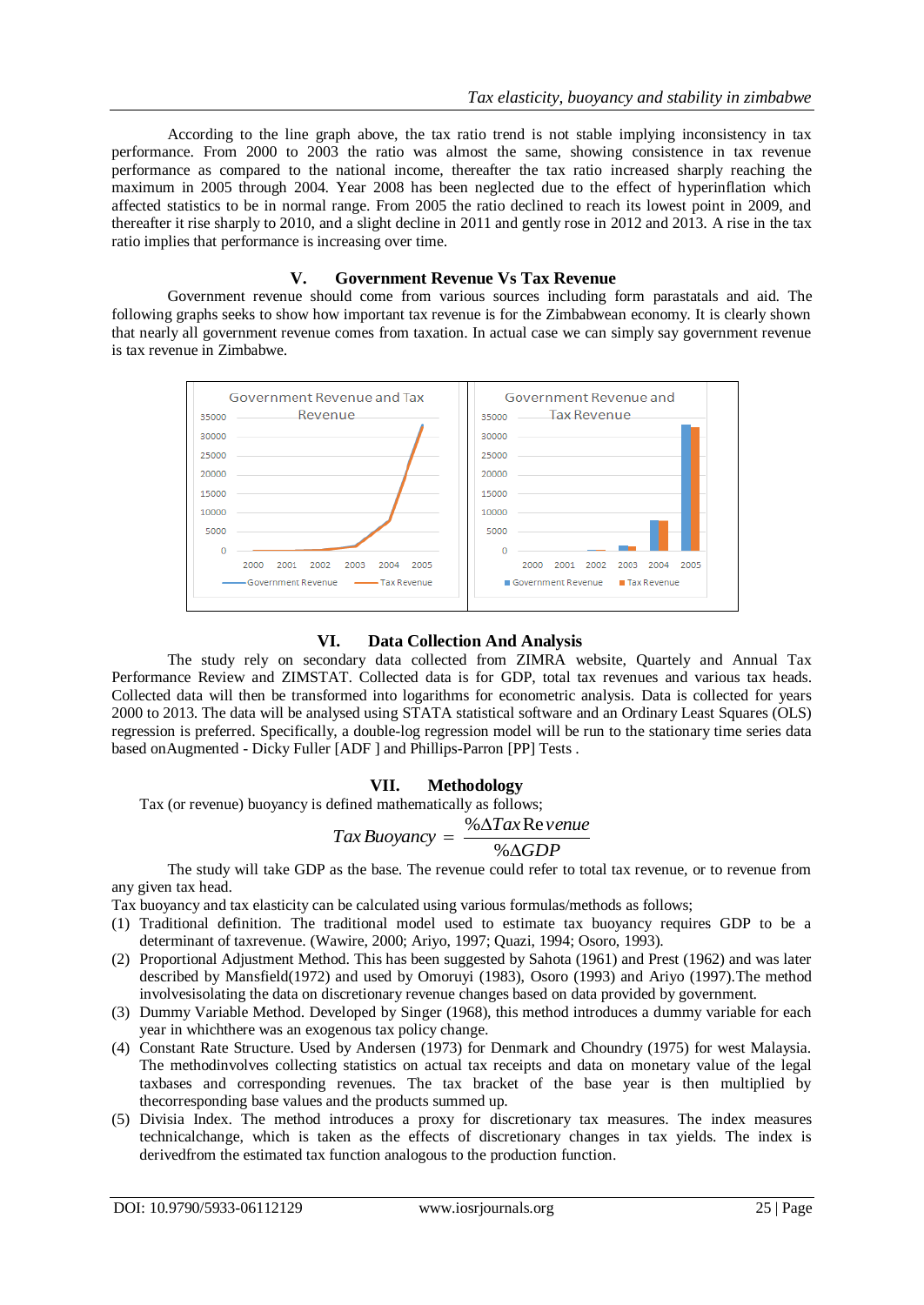As supported by Jonathan Haughton (1998), measures of tax buoyancy tend to vary a lot from year to year, which is not very helpful. It is thus more useful to measure buoyancy over a longer period - perhaps five or ten years at a time. The study has grouped, the reference period into 3 parts due to differences in currency regimes experienced in the country as shown below;

| period | vears       | Lengthy of period |
|--------|-------------|-------------------|
|        | 2000 - 2004 |                   |
|        | 2005-2008   |                   |
|        | 2009-2013   |                   |

Tax buoyancy is estimated econometrically by regressing actual or unadjusted tax receipts on aggregate income. The tax buoyancy for a given time period may be estimated by fitting regression equation of tax revenue on GDP by OLS methods. This methodology follows the traditional model. The mathematical form of the regression used in the study is of double log linear form.

$$
Log(Tax\text{Re} \text{ venue}) = \alpha + \beta Log(GDP) + \varepsilon
$$

If discretionary tax changes are netted out of the tax revenue series then  $(\beta)$  is the elasticity coefficient, otherwise it is the buoyancy coefficient, Skeete, Coppin and Boamah (2003).

Time series data on log (Tax Revenue) and log (GDP) will be analysed for stationarity (order of integration determined) using two tests, AugmentedDicky Fuller and the Phillips Perron.Therefore the order of integration of each time series variable is examined by the Augmented - Dicky Fuller [ADF] and Phillips-Parron [PP] Tests in levels on log (TRt) and log (GDPt) before estimating the coefficients of tax buoyancy.As supported by Upender (2008), if the calculated ADF and PP statistics are more than the critical values then the variables [log (TRt) and log(GDPt)] are said to be stationary or integrated to the order zero in log levels i.e.,  $log(TRt) \sim I(0)$  and  $log(GDPt) \sim I(0)$ . If the calculated ADF and PP statistics are less than the critical values then the time series variables [log(TRt) and log(GDPt)] are said to benon-stationary in log levels.If log TR and log GDP are found to be stationary in first difference then they are integrated to the order one i.e.,  $log (TR) \sim I(1)$ and  $log (GDP) \sim I(1)$ .

In this case the estimated model will be in the form;

$$
\Delta[\log Tax\text{Re} \, \text{venue})] = \alpha + \beta \Delta[\log(GDP)] + \varepsilon
$$

And all the interpretations of the OLS regression statistics will then remain unchanged.

# **VIII. Regression Results And Data Analysis**

## **1) Stationarity Tests**

Tests on stationarity on the overall data (2000-2013) on tax revenue and GDP have been done using the two tests, Augmented Dicky Fuller test and the Phillips Perron test and results are shown on the table below;

|                    |             | <b>LOG LEVEL</b> |                       |                       |                        |                   |  |  |  |
|--------------------|-------------|------------------|-----------------------|-----------------------|------------------------|-------------------|--|--|--|
|                    | ADF         | <b>PP</b>        | <b>Critical</b><br>1% | 5%<br><b>Critical</b> | 10%<br><b>Critical</b> |                   |  |  |  |
| <b>VARIABLE</b>    | <b>TEST</b> | <b>TEST</b>      | Value                 | Value                 | Value                  | <b>CONCLUSION</b> |  |  |  |
| <b>GDP</b>         | $-1.491$    | $-1.519$         |                       |                       |                        | GDP~I(0)          |  |  |  |
|                    |             |                  | $-3.750$              | $-3.000$              | $-2.630$               | Stationary series |  |  |  |
| <b>Tax Revenue</b> | $-1.496$    | $-1.523$         |                       |                       |                        | TR~1(0)           |  |  |  |
|                    |             |                  |                       |                       |                        | Stationary series |  |  |  |

According to the two tests above, the ADF and PP statistics are greater than the critical values at all levels. This implies that the logs of GDP and TR are stationary, hence no further data transformation needed to yield unbiased results.

### **2) Traditional Regression Model Results**

A regression equation has been run using Stata Statistical software and the following results were obtained for the overall tax system performance for the three periods.

| period             | Constant ( $\alpha$ ) | Slope ( $\beta$ ) | t-value | R-squared | F-statistic     |
|--------------------|-----------------------|-------------------|---------|-----------|-----------------|
| $(2000-2004)$      | -0.869                | 1.078 (0.0000)    | 36.06   | 0.9969    | 1300.11(0.000)  |
| 2 (2005-2008)      | $-0.162$              | 0.977(0.000)      | 51.67   | 0.9989    | 2670.03(0.0004) |
| $3(2009-2013)$     | -8.66                 | 1.8201(0.011)     | 5.60    | 0.8834    | 31.31(0.0113)   |
| $1,2,3(2000-2013)$ | $-0.652$              | 1.013 (0.000)     | 172.43  | 0.9996    | 29732 (0.000)   |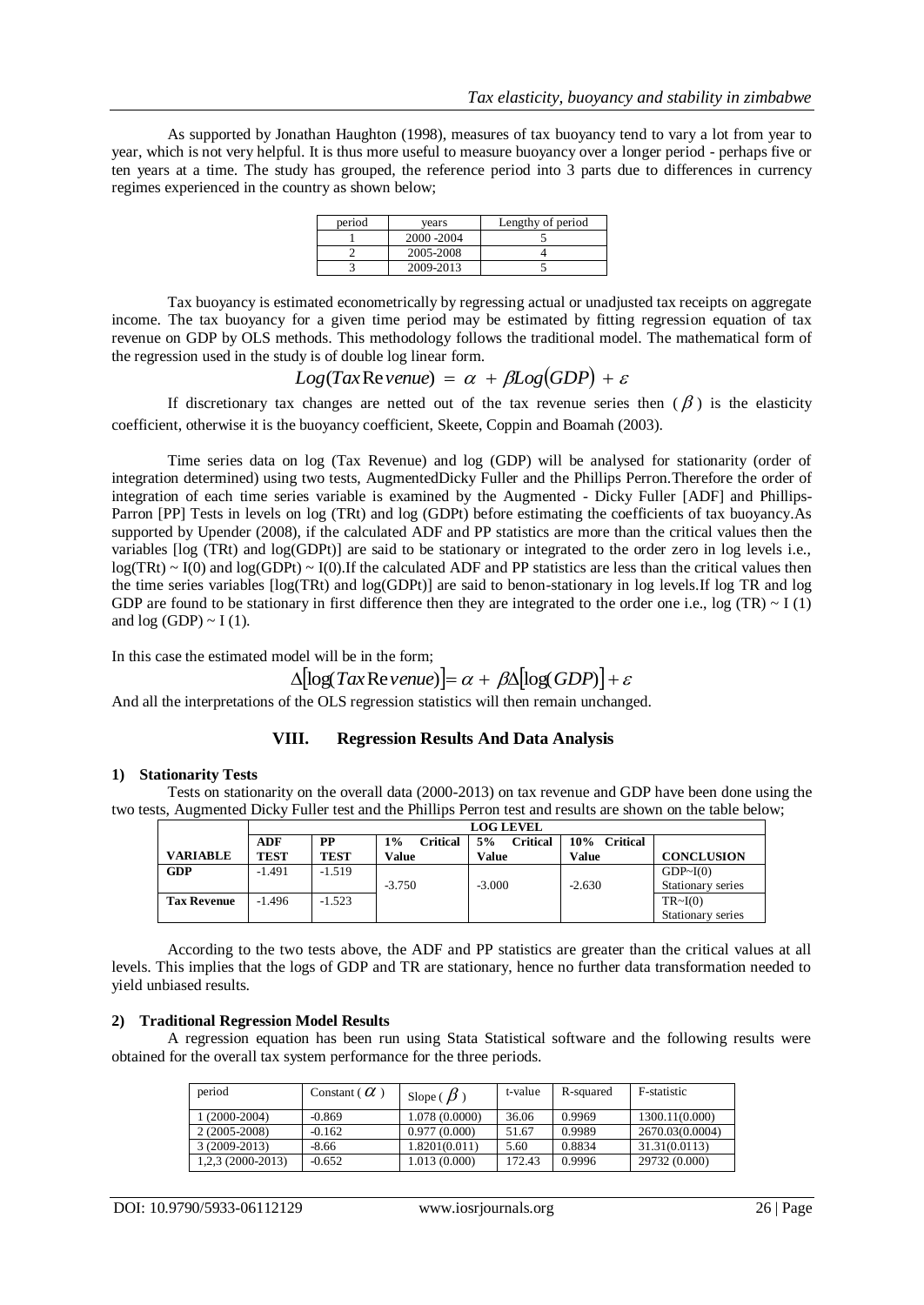From the above regression results, the dollarisation era has proved to be more buoyant as it recorded a 1.8201 buoyancy statistic which is significant at 5%. This is very true considering the effort being placed by the Authority to collect revenue, and continuous effort to enforce compliance. The statistic implies that a 1% increase in GDP is followed by more than proportionate increase in tax revenue (1.8201%). It implies that the tax system is very responsive to the growth in national income, and hence very efficient. Period 2000-2004 also has shown a responsive tax system, recording a 1.078 buoyancy statistic. Period 2005-2008 has recorded a buoyancy less than unitary (0.977), implying that a 1% increase in national income was followed by 0.977% increase in tax collections (less than proportionate). The tax system wasn't responsive to income growth, this was the period when Zimbabwe experienced an economic depression that led to the varnishing of Zimbabwean currency.

The overall tax system for the whole period (2000-2013) has recorded a buoyancy statistic of 1.013 which is slightly above unitary. This implies that on average the tax system was adjusting according to fluctuations in the national income. All the regression equations recorded Adjusted R-squared nearest to 1, implying that the specification was correct. Also the F-statistics has been significant at 1% level indicating the correct model used.

## **3) Dummy Variable Method (Us Dollar Era) Regression**

The "dollarisation era" has been characterised by changes in tax rates for some commodities like beer, wine and spirits among others and revenue reforms like introduction of tollgates. To capture some changes a dummy variable has been introduced in the traditional equation. The method was developed by Singer (1968), this method introduces a dummy variable for each year in which there was an exogenous tax policy change.

| Period    | Constant ( $\alpha$ | Slope $\theta$ | Dummy $(D)$     | <b>F</b> -statistic | <b>R-squared</b> |
|-----------|---------------------|----------------|-----------------|---------------------|------------------|
| 2000-2013 | $-0.652(0.000)$     | 1.013(0.000)   | $-0.0071(0.90)$ | 13647.87(0.000)     | 0.9995           |

Using the Dummy Variable Approach for the study period 2000-2013, the buoyancy statistic remains at 1.013 and significant at 1% level. This shows that using both methods of calculating buoyancy, have yielded same results. The dummy coefficient (-0.0071) is insignificant even at 10% level, implying that whatever reforms have been done during the dollarisation era, have not affected the performance of the tax system. The results also implies that there is no statistical differences in tax performance for the Zimbabwe dollar era and the post-Zimbabwe dollar era.

### **4) Individual Tax Heads Regression Results**

A traditional OLS regression has been run for selected individual tax heads to determine their responsiveness to national income changes. The regression only relates to the dollarisation era (2009-2013), due to data availability, and the regression results are as presented on the table below;

| Period                | Constant ( $\alpha$ ) | Slope ( $\beta$ ) | t-value | <b>F</b> -statistic | Adj $\mathbf{R}^2$ |
|-----------------------|-----------------------|-------------------|---------|---------------------|--------------------|
| <b>Individual Tax</b> | $-2.249(0.093)$       | 1.108 (0.004)     | 14.92   | 222.61(0.0045)      | 0.9866             |
| <b>Company Tax</b>    | $-1.7315(0.713)$      | 1.031 (0.129)     | 2.51    | 6.3(0.1289)         | 0.6384             |
| <b>Carbon Tax</b>     | 3.87 (0.324)          | 0.3684(0.338)     | 1.71    | 2.91(0.3375)        | 0.4886             |
| <b>VAT</b>            | 13.265 (0.308)        | $-0.435(0.701)$   | $-0.44$ | 0.2(0.7013)         | 0.4886             |
| <b>Customs Duty</b>   | 1.471 (0.829)         | 0.7152(0.358)     | 1.19    | 1.41 (0.3576)       | 0.1191             |
| <b>Excise Duty</b>    | $-13.276(0.001)$      | 2.188(0.001)      | 43.7    | 1909.7(0.0005)      | 0.9984             |

Individual tax head and excise duty regressions are the only significant as indicated by the F-statistic probability. However, company tax has been marginally insignificant (0.1289). Individual tax head has reported a buoyancy statistic of 1.108 (0.004) and significant at 1% level, indicating that the tax head is very much responsive to changes in income (it changes more than proportionate).Excise duty has recorded a tax buoyancy statistic of 2.188 (0.001), implying that if GDP increases by 1%, excise duty increases by 2.188%, which implies a very responsive tax structure. Adjusted R2 for excise duty regression is 0.9984 implying that about 99.84% variation in excise duty is explained by changes in GDP. Company tax though marginally insignificant have recorded a 1.013 buoyancy statistic, implying that the tax head is responsive to income changes, however, there are some neglected aspects that also explains variation in company tax performance. VAT, Carbon tax and Customs duty regressions have been found to be insignificant, hence some factors need to be considered when modelling the tax heads.

### **5) Tax Stability Computations**

Revenue stability is desirable, at least from the government's perspective, in that it makes it easier to put together plausible spending and borrowing plans for the year ahead, Haughton (1998).A simple measure of the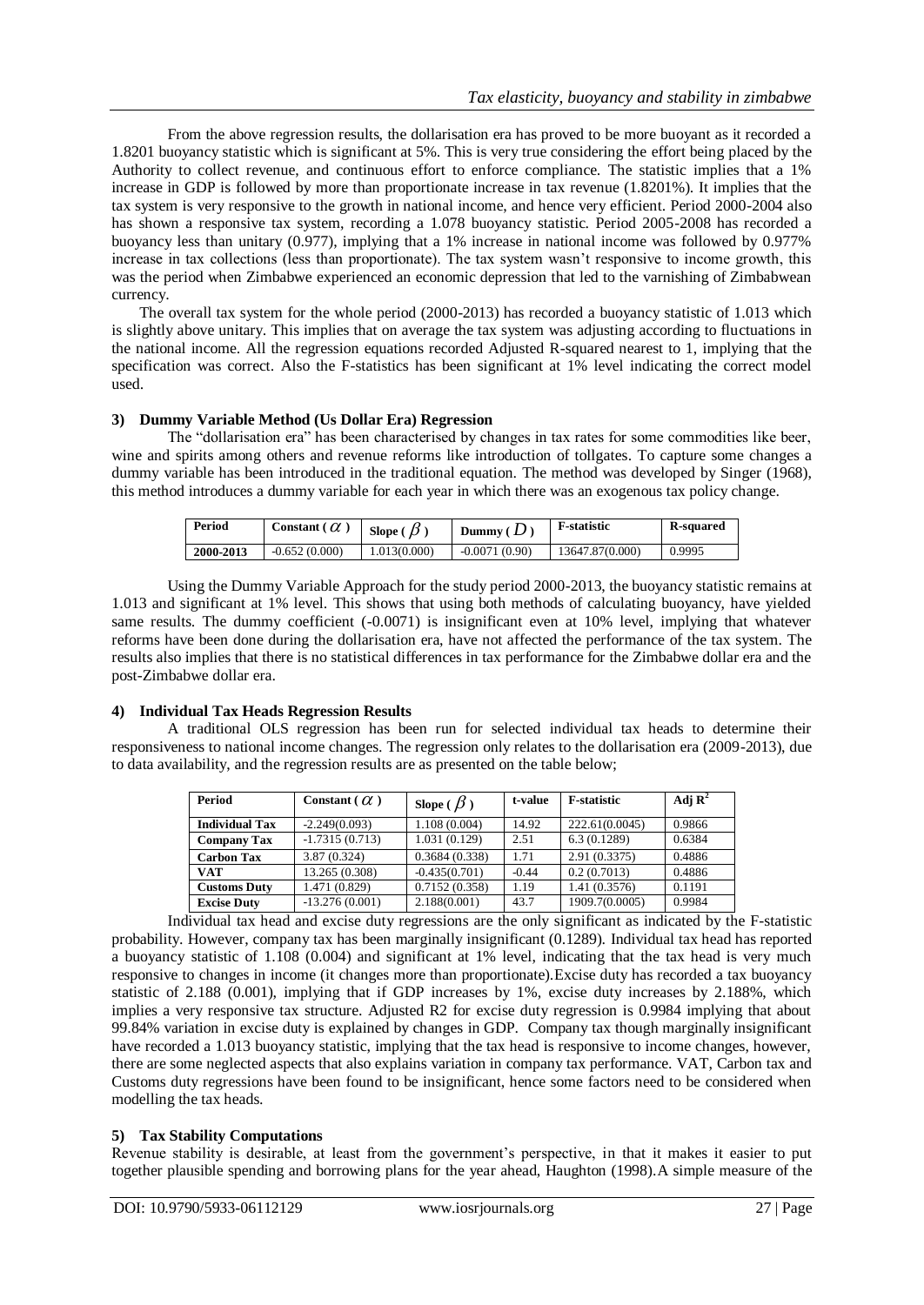stability of tax revenue is the coefficient of variation (CV), whichis defined as the standard deviation of tax revenue (as a fraction of GDP usually) divided by its mean; i.e. **Coefficient of Variation = Standard Deviation/Mean.**The CV may be calculated for tax revenue as a whole, or for individual sources of revenue.

| <b>PERIOD</b> | <b>STAND.DEVIATION</b> | <b>MEAN</b> | <b>COEFFICIENT OF</b><br><b>VARIATION (CV)</b> |
|---------------|------------------------|-------------|------------------------------------------------|
| 2000-2004     | 4.3592                 | 24.76       | 17.61%                                         |
| 2005-2008     | 5.9674                 | 35.55       | 16.79%                                         |
| 2009-2013     | 7.32.77                | 30.684      | 23.88%                                         |
| 2000-2013     | 7.1276                 | 29.95857    | 23.79%                                         |

A lower coefficient variation implies greater stability. Period 2005-2008 has proved to have greater stability with CV of 16.79% followed by period 2000-2004 with CV 17.61%. The dollarisation era has proved to be less stable recording a CV of 23.88%. CV for the study period is 23.79%, this statistic however is more useful for country comparisons.

### **IX. Conclusions and Policy Recommendations**

Tax buoyancy elucidates the growth of tax collection, changes in tax legislation and efficiency of tax administration. Tax buoyancy of less than one indicates that the rate of growth of tax collection has fallen below the rate of growth of GDP. Tax buoyancy is a measure of both the soundness of the tax bases and the effectiveness of past tax changes in terms of revenue collection.

The study has managed to explore the tax system in Zimbabwe using the traditional tax ratio and the modern tax buoyancy and elasticity approach. The study concludes that in as much as revenue is needed in Zimbabwe, almost all the needed revenue is collected by the Authority rather than other parastatals; as it is able to raise revenue in an efficient way that capitalize on the growth of national income. The tax system has been found be buoyant, thus, very responsiveness to income changes. The study encourages efficiency in other government parastatals, so as to ease pressure on government spending. Various issues have been explored that underpin the performance of parastatals, and need greater attention.

As the economy is still struggling to heal from economic depression wounds, there is need to ensure efficiency in operations of various organisations. Tax compliance should be enforced. It is also worth to note that some revenue being collected in the current years are as a result of operations taken by Authority to recover unpaid taxes and hence include penalty figures, which may not happen in the future as increased compliance is expected.

In conclusion, it is desirable to have a tax system with buoyancy and elasticity coefficients greater than one. This indicates that during times of economic growth tax revenues would be increasing at a faster rate than GDP. This can facilitate increases in savings or growth in expenditure (preferably that related to development) without the need for increases in the tax rate.Conversely a tax buoyancy or elasticity coefficient that is lower than one may point towards issues related to the structure of the tax, administration or compliance. In general, if tax policy changes were revenue enhancing over time the buoyancy coefficient is expected to exceed the elasticity coefficient.

### **References**

- [1]. Begum Lutfunnahar (2007), "A Panel Study on Tax Effort and Tax Buoyancy with Special Reference to Bangladesh. Policy Analysis Unit (PAU). Working Paper Series: WP 0715. Research Department, Bangladesh Bank. Bangladesh.
- [2]. Bhat K. S. & Kannabiran G. (1992), "Measuring Elasticity and Buoyancy and Tax Revenue in Tamil Nadu", Prajnan, Vol. 21, No. 2. [3]. Bonga W.G. and Mavesere I.M. (2011), "The Determinants of Tax Buoyancy in Developing
- [3]. Bonga W.G. and Mavesere I.M. (2011), "The Determinants of Tax Buoyancy in Developing nations: an experience from SADC", Lambert Academic Publishing, German, ISBN978-8443-8307-2.
- [4]. Bonga Wellington G. (2009), "An Empirical Analysis Of The Determinants Of Tax Bouyancy In Developing Nations: An Experience From The Sadc Economies Using Panel Data Analysis", MSc Thesis, University of Zimbabwe.
- [5]. Dadibhavi R. V., (1990), "Composition and Buoyancy of Karnataka State Taxes", ArthaVikas, Vol 26, No. 1-2
- [6]. Dwivedi D. N., (1976), "A Buoyancy Approach to the Evaluation of the Excise Taxation in India", Indian Economic Review Vol. 11 No.2.
- [7]. Government of India (2004), Report of  $12^{th}$  Finance Commission, Ministry of Finance, New Delhi.<br>[8]. Koutsoviannis A. (1981). Theory of Econometrics. Mac Millan. New York.
- Koutsoyiannis A. (1981), Theory of Econometrics, Mac Millan, New York.
- [9]. Manasan, Rosario G. "Survey and Review of Forecasting Models in Internal Government Revenues," Philippine Institute for Development Studies, No. 81-13, March 1981.
- [10]. Mansfield. "Elasticity and Buoyancy of a Tax System: A Method Applied to Paraguay", IMF Staff Papers, Vol. 19, No. 2, 1972.
- [11]. Osoro and Leuthold. "Changing Tax Elasticities Over Time: The Case of Tanzania", African Development Review, Vol. 6, No.1, June 1994.
- [12]. Purohit M. C., (1978), "Buoyancy and Income Elasticity of State Taxes In India", ArthaVijanana Vol. 20, No. 3.
- [13]. Trinidad, Emmanuel and Perio Sylvia de, "Buoyancy and Elasticity of Revenue," Journal of Philippine Development, Vol. VIII, Nos. 1 and 2, 1981.
- [14]. Upender M., (1999), "A Shift in Buoyancy of Indian tax System: An Empirical Search", Prajanan, Vol. 28, No.1.
- [15]. Ryan Skeete, Kim Coppin and Daniel Boamah (2003), "Elasticities And Buoyancies Of The Barbados Tax System, 1977 1999". Central Bank of Barbados.